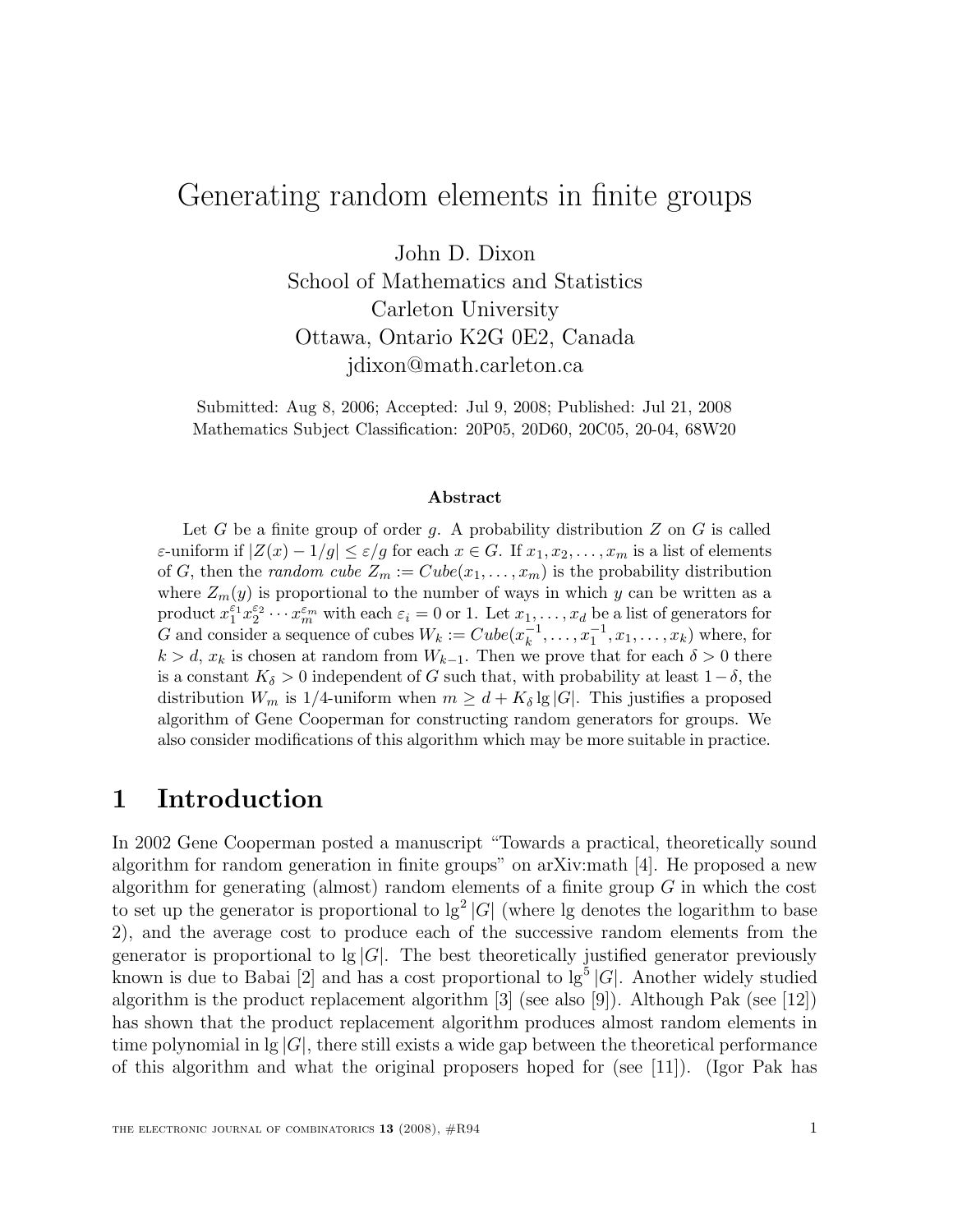informed me that he has now been able to show that the time complexity to construct the product replacement generator is  $O(|g^5|G|)$ .

Unfortunately, [4] is flawed. It has never been published, and it is not clear to me how it can be repaired in its original form. However, in the present paper I shall present a simplified variant of the proposed algorithm of Cooperman (see Theorem 1). Using a different approach (generating functions), but similar underlying ideas, I give a short proof that this variant algorithm is valid and has the asymptotic behaviour predicted by Cooperman. (Igor Pak has informed me that he has proved a similar result using a different approach. His proof is so far unpublished.)

Throughout this paper,  $G$  will denote a finite group of order  $q$ . We consider probability distributions on G. The uniform distribution U has the property that  $U(x) = 1/g$  for all  $x \in G$ , and a distribution Z on G is said to be  $\varepsilon$ -uniform for  $0 \leq \varepsilon < 1$  if  $(1 - \varepsilon)/g \leq$  $Z(x) \leq (1+\varepsilon)/g$  for all x. For any list  $x_1, x_2, \ldots, x_m$  of elements of G, the random cube  $Cube(x_1, x_2, \ldots, x_m)$  of length m is the probability distribution on G induced by the mapping  $(\varepsilon_1, \varepsilon_2, \ldots, \varepsilon_m) \mapsto x_1^{\varepsilon_1} x_2^{\varepsilon_2}$  $z_2^{\varepsilon_2} \cdots x_m^{\varepsilon_m}$  from the the uniform distribution on the vertex set  ${0,1}^m$  of the hypercube. It takes an average of  $(m-1)/2$  group operations (multiplications) to construct an element of the cube. The concept of a random cube goes back to [7].

**Theorem 1 (Cooperman)** Let  $x_1, x_2, \ldots, x_d$  be a set of generators for G. Consider the random cubes

$$
Z_m := Cube(x_1, x_2, \ldots, x_m)
$$

where for each  $m > d$  we choose  $x_m := y_m^{-1} z_m$  where  $y_m, z_m$  are random elements from  $Z_{m-1}$ .

Then for each  $\delta > 0$  there exist a constant  $K > 0$  (depending on  $\delta$  but independent of d or G) such that, with probability at least  $1 - \delta$ ,

$$
Cube(x_m^{-1}, x_{m-1}^{-1}, \ldots, x_1^{-1}, x_1, x_2, \ldots, x_m)
$$

is 1/4-uniform for all  $m > d + K \lg |G|$ .

**Remark 2** A more precise statement appears in Section 4. If  $m = d + [K \lg |G|]$ , then the construction of the cube requires only  $O((d + \lg |G|) \lg |G|)$  basic group operations (multiplication or inversion).

In order to discuss these and related questions, we need some further measures of "almost" uniform. The deviation of Z from the uniform distribution in the variational norm is defined in [6, page 21] by

$$
||P - U||_{var} := \frac{1}{2} \sum_{x \in G} |P(x) - U(x)| = \max_{A \subseteq G} |P(A) - U(A)|.
$$

Clearly  $||P - U||_{var} \leq \frac{1}{2}$  $\frac{1}{2}\varepsilon$  whenever P is  $\varepsilon$ -uniform, but the condition  $||P-U||_{var} \leq \frac{1}{2}$  $rac{1}{2}\varepsilon$ is a great deal weaker than being  $\varepsilon$ -uniform. We shall discuss this at greater length in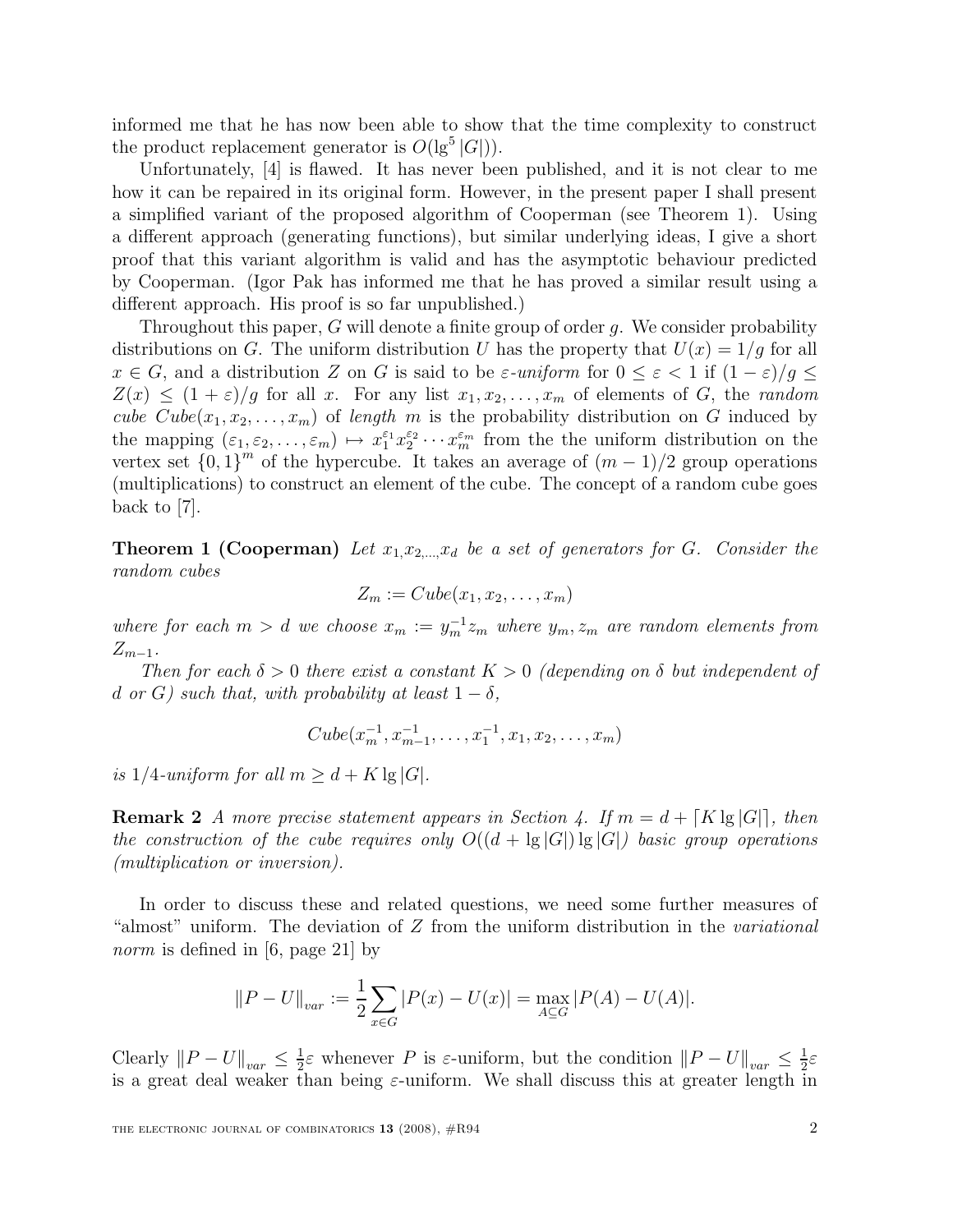Section 5. As well as the variational norm we shall use the Euclidean norm whose square is given by

$$
||P - U||^{2} := \sum_{x \in G} (P(x) - U(x))^{2}
$$

The value of the constant  $K$  in Theorem 1 which we obtain in Section 4 and the fact that the number of group operations to construct the random element generator is proportional to  $\lg^2 |G|$  still means that a direct implementation of an algorithm based on Theorem 1 may be impractical. In Section 5 we examine some numerical examples, possible ways in which the process may be speeded up, and how shorter random element generators might be constructed. Some of these results reflect the following theorem which shows how a faster generator can be constructed if we have available a distribution which is close to uniform in the variational norm.

**Theorem 3** Let U be the uniform distribution on G and suppose that  $W$  is a distribution such that  $\|W - U\|_{var} \leq \varepsilon$  for some  $\varepsilon$  with  $0 \leq \varepsilon < 1$ . Let  $x_1, x_2, \ldots, x_m$  be random elements of G chosen independently according to the distribution W. If  $Z_m :=$  $Cube(x_1, x_2, \ldots, x_m)$ , and E denotes the expected value, then

$$
E(||Z_m - U||^2) < \left(\frac{1+\varepsilon}{2}\right)^m \text{ for all } m \ge 1. \tag{1}
$$

Hence, if  $\beta := 1/\lg(2/(1+\varepsilon))$ , then:

(a)  $E(||Z_m - U||_{var}^2) < 2^{-h}$  when  $m \geq \beta(\lg |G| + h - 2);$ 

(b)  $Pr(||Z_m - U||_{var} > 2^{-k}) < 2^{-h}$  when  $m \geq \beta(\lg |G| + h + 2k - 2);$ 

(c) with probability at least  $1-2^{-h}$ ,  $Z_m$  is  $2^{-k}$ -uniform when  $m \geq \beta$  (2 lg |G| + h + 2k).

**Remark 4** Part (c) was proved in [7] in the case where  $W = U$ , that is, when  $\varepsilon = 0$  and  $\beta = 1$ . (Their theorem is stated for abelian groups but the proof is easily adapted to the general case.) It is shown in [2] that a result analogous to [7] holds if W is  $\varepsilon$ -uniform (a much stronger assumption than we have here).

### 2 Some known results

**Lemma 5 (Random subproducts)** [5, Prop. 2.1] If  $x_1, x_2, \ldots, x_m$  generate G, and H is a proper subgroup of G then, with probability  $\geq \frac{1}{2}$  $\frac{1}{2}$ , a random element of G chosen using the distribution  $Cube(x_1, x_2, \ldots, x_m)$  does not lie in H.

**Lemma 6** Let  $\lambda$ , p and b be positive real numbers. Suppose that  $Y_1, Y_2, \ldots$  are independent nonnegative random variables such that  $Pr(Y_k \geq 1/\lambda) \geq p$  for each k, and define the random variable M to be the least integer m such that  $Y_1 + Y_2 + \cdots + Y_m \geq b$ . Then

$$
\Pr(M > n) < \exp\left(-\frac{2(np - b\lambda)^2}{n}\right).
$$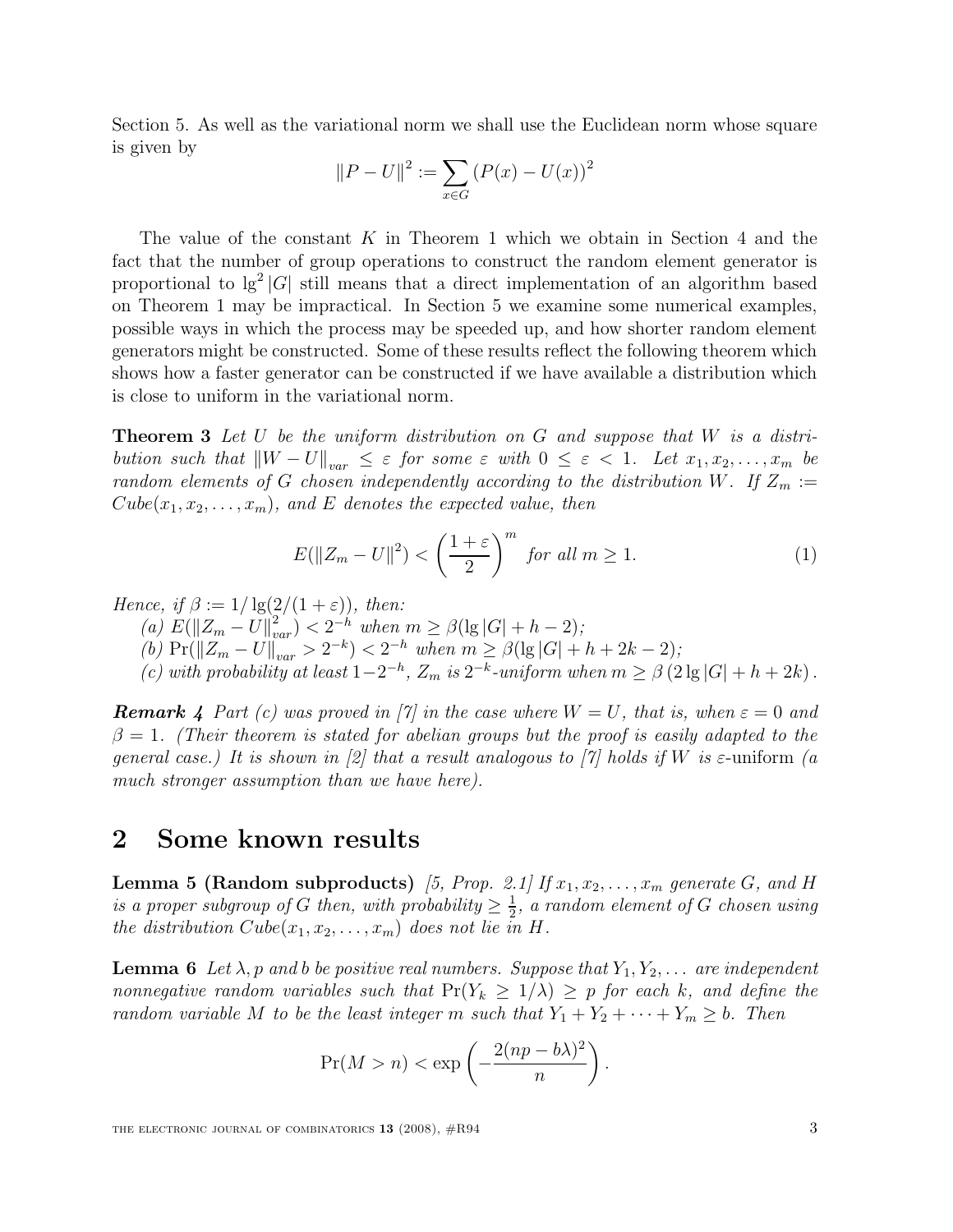**Proof.** Chernoff's inequality shows that if X has the binomial distribution  $B(n, p)$  then for all  $a > 0$  we have  $Pr(X - np < -a) < exp(-2a^2/n)$  (see, for example, Theorem A.1.4) in [1], and replace p by  $1 - p$  and X by  $n - X$ ). Now define

$$
X_k := \left\{ \begin{array}{c} 1 \text{ if } Y_k \geq 1/\lambda \\ 0 \text{ otherwise} \end{array} \right..
$$

Thus, if X has the binomial distribution  $B(n, p)$ , then

$$
\Pr(X < np - a) \ge \Pr(X_1 + \dots + X_n < np - a) \ge \Pr(Y_1 + \dots + Y_n < (np - a) / \lambda)
$$

and so Chernoff's inequality shows that

$$
\Pr(M > n) = \Pr(Y_1 + \dots + Y_n < b) < \exp\left(-\frac{2(np - b\lambda)^2}{n}\right)
$$

as required.

### 3 Generating functions

The use of group representations to analyze probability distributions on finite groups is widely used, particularly since the publication of the influential book [6]. What appears to be less common is a direct use of properties of the group algebra which on one hand reflect independence properties of probability distributions in a natural way and on the other hand enable manipulation of these distributions as linear transformations on a normed space.

We fix the group G. Let Z be a probability distribution on G. We identify Z with the element  $\sum_{x \in G} \zeta_x x$  in the group ring  $\mathbb{R}[G]$  where  $\zeta_x = Z(x)$ . Note that  $ZW$  (product in the group ring) is the convolution of distributions  $Z$  and  $W$ . This means that  $ZW$  is the distribution of the product of two independent random variables from  $Z$  and  $W$ , respectively (in general, when G is nonabelian,  $ZW \neq WZ$ ). In particular, putting  $g := |G|$ , the uniform distribution is  $U := (1/g) \sum_{x \in G} x$ . We write  $\text{supp}(Z) := \{x \in G \mid \zeta_x \neq 0\}$ for the support of Z.

For each  $x \in G$ ,  $(1+x)/2$  is the distribution of a random variable which takes two values, 1 and x, with equal probability. Hence  $Cube(x_1, x_2, \ldots, x_m)$  has distribution  $Z_m := 2^{-m} \prod_{i=1}^m (1 + x_i).$ 

There is a natural involution  $*$  on  $\mathbb{R}[G]$  given by  $\sum_{x \in G} \zeta_x x \mapsto \sum_{x \in G} \zeta_x x^{-1}$ , and a corresponding inner product on  $\mathbb{R}[G]$  given by  $\langle X, Y \rangle := \widetilde{tr}(X^*Y)$   $(=\langle \widetilde{Y}, X \rangle)$  where the trace  $tr(\sum_{x\in G} \zeta_x x) := \zeta_1$ . A simple calculation shows that this inner product is just the dot product of the vectors of coefficients with respect to the obvious basis. In particular, if  $Z = \sum_{x \in G} \zeta_x x$ , then the square of the Euclidean norm  $||Z||^2 := \langle Z, Z \rangle = \sum_{x \in G} \zeta_x^2$ . In general it is *not* true that  $||XY|| \le ||X|| ||Y||$ , but  $||Xx|| = ||X||$  for all  $x \in G$ .

The Euclidean norm is generally easier to work with than the variational norm, although the latter has a more natural interpretation for probability distributions. By the Cauchy-Schwarz inequality

$$
4\left\|Z - U\right\|_{var}^2 \le g\left\|Z - U\right\|^2. \tag{2}
$$

THE ELECTRONIC JOURNAL OF COMBINATORICS  $13$  (2008),  $\#R94$  4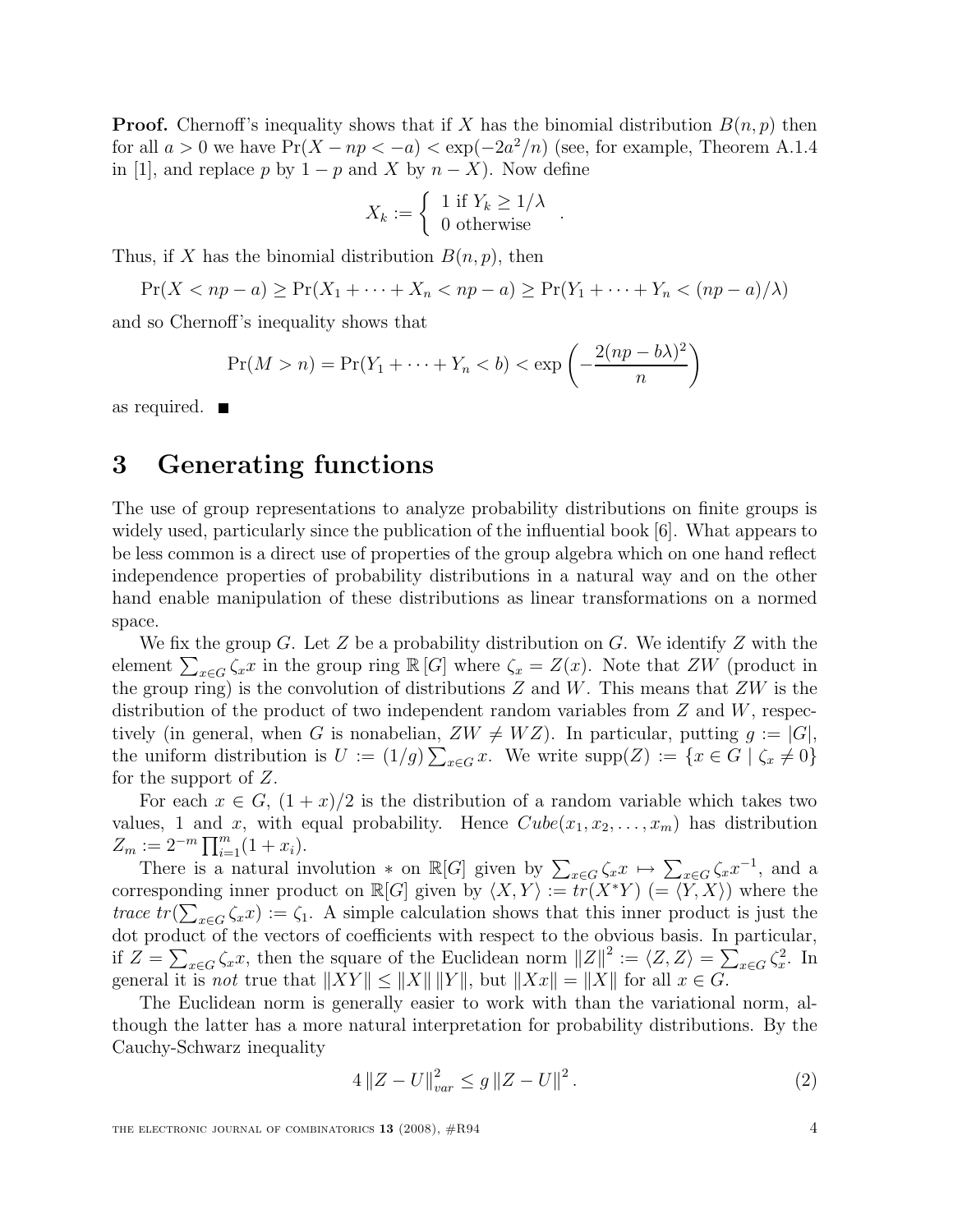On the other hand, if Z is any probability distribution, then  $ZU = UZ = U$ , and so

$$
||Z - U||2 = ||Z||2 + ||U||2 - 2tr(Z*U) = ||Z||2 - 1/g.
$$
 (3)

In particular  $1/g \leq ||Z||^2 \leq 1$ .

Let Z be a distribution and consider the distribution  $Z^*Z = \sum_{t \in G} \omega_t t$ , say. Note that  $Z^*Z$  is symmetric with respect to  $*$  and that  $\omega_x = \langle Z, Zx \rangle$ . In particular,  $\omega_x \leq \omega_1 = ||Z||^2$ for all  $x$  by the Cauchy-Schwarz inequality.

**Lemma 7** For all  $x, y \in G$ 

$$
\sqrt{\omega_1 - \omega_{xy}} \le \sqrt{\omega_1 - \omega_x} + \sqrt{\omega_1 - \omega_y}
$$

**Proof.**  $||Z(1-x)||^2 = ||Z||^2 + ||Zx||^2 - 2\langle Z, Zx \rangle = 2(\omega_1 - \omega_x)$ . On the other hand, the triangle inequality shows

$$
||Z(1 - xy)|| = ||Z(1 - y) + Z(1 - x)y||
$$
  
\n
$$
\le ||Z(1 - y)|| + ||Z(1 - x)y|| = ||Z(1 - y)|| + ||Z(1 - x)||
$$

so the stated inequality follows.  $\blacksquare$ 

The next lemma is the central core of our proof of Theorem 1. Our object in that proof will be to show that by successively extending a cube Z we shall (with high probability) push  $||Z||^2$  down towards  $1/g$ . Then (3) shows that the series of cubes will have distributions converging to uniform. The following lemma proves that at each step we can expect the square norm of the cube to be reduced at least by a constant factor  $(1 - \frac{1}{2})$  $\frac{1}{2}\delta)$ unless the distribution of  $Z^*Z$  is already close to uniform.

**Lemma 8** Suppose that  $Z := Cube(x_1, x_2, \ldots, x_m)$  and that  $x_1, x_2, \ldots, x_m$  generate G. Set  $Z^*Z = \sum_{t \in G} \omega_t t$ . Then  $||Z(1+x)/2||^2 = \frac{1}{2}$  $\frac{1}{2}(\omega_1 + \omega_x) \le ||Z||^2$  for all  $x \in G$ . Moreover, for each  $\delta$  with  $0 < \delta < \frac{1}{12}$ , either

- (a)  $(1-4\delta)\frac{1}{g} \leq \omega_t \leq \frac{1}{1-\delta}$  $1-4\delta$ 1  $\frac{1}{g}$  for all  $t \in G$ , or
- (b) the probability that

$$
||Z(1+x)/2||^2 < (1 - \frac{1}{2}\delta) ||Z||^2
$$
 (4)

holds for  $x \in G$  (under the distribution  $Z^*Z$ ) is at least  $(1 - 12\delta)/(2 - 13\delta)$ .

**Remark 9** Taking  $\delta = 0.05$  in (b) we find that the norm is reduced by 2.5% with probability nearly 0.3. Note that  $Z^*Z = Cube(x_m^{-1}, x_{m-1}^{-1}, \ldots, x_1^{-1}, x_1, x_2, \ldots, x_m)$ .

**Proof.** We have  $||Z(1 + x)/2||^2 = \frac{1}{4}$  $\frac{1}{4}$  { $||Z||^2 + ||Zx||^2 + 2 \langle Z, Zx \rangle$ } =  $\frac{1}{2}$  $\frac{1}{2}(\omega_1 + \omega_x)$ . In particular,  $||Z(1+x)/2||^2 \leq \omega_1 = ||Z||^2$  and inequality (4) holds if and only if  $\omega_x < (1-\delta)\omega_1$ .

Set  $C := \{ t \in G \mid \omega_t \ge (1 - \delta)\omega_1 \}.$  We have  $1 \in C$  and  $C = C^{-1}$  since  $Z^*Z$  is symmetric under \*. The probability that  $x \in C$  under the distribution  $Z^*Z$  is  $\alpha :=$  $\sum_{t\in C}\omega_t.$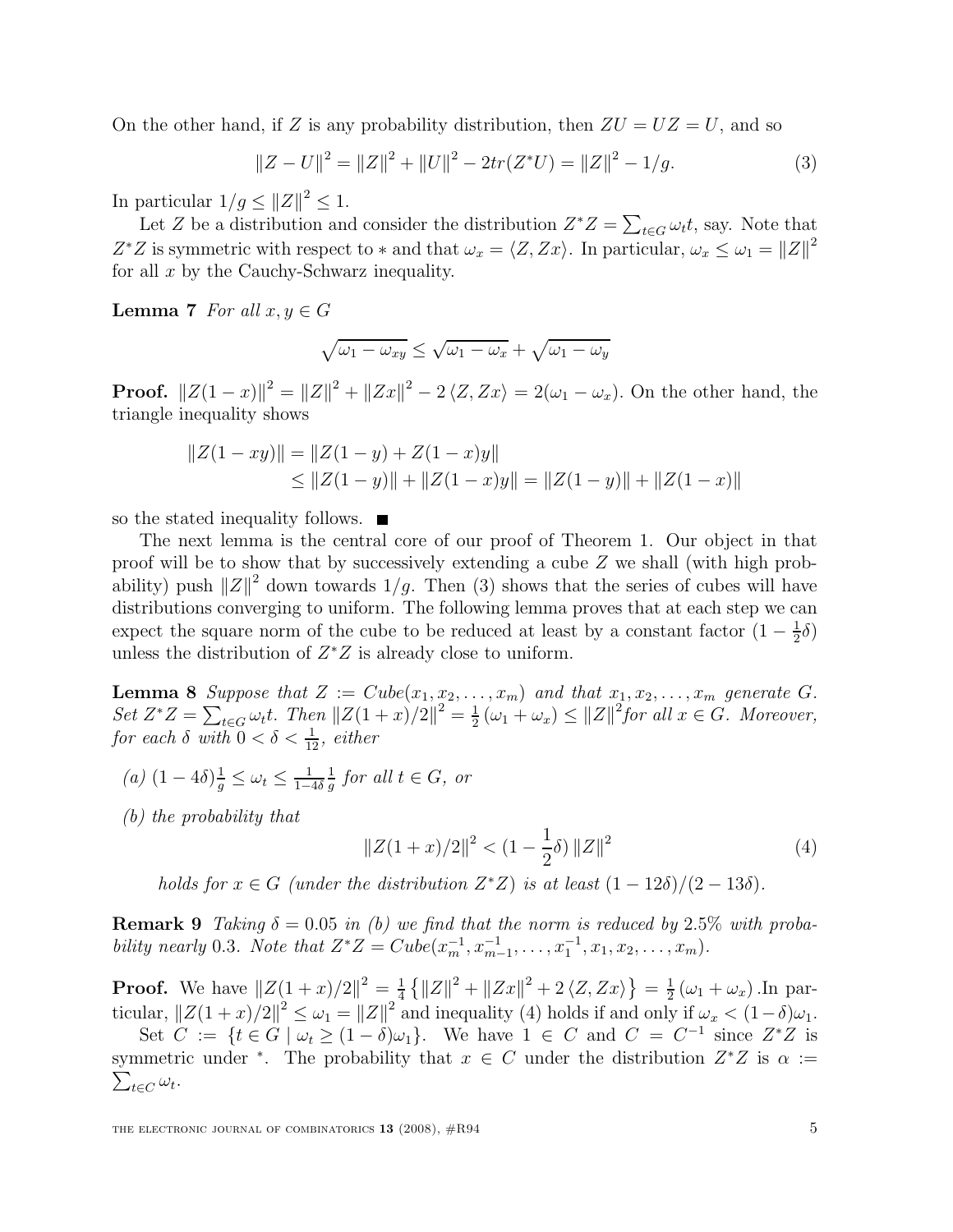Now  $\omega_1 - \omega_x \le \delta \omega_1$  for all  $x \in C$ , so Lemma 7 shows that for all  $x, t \in C$  we have

$$
\sqrt{\omega_1 - \omega_{xt}} \le \sqrt{\omega_1 - \omega_t} + \sqrt{\delta \omega_1}
$$

which shows that

$$
\omega_1 - \omega_{xt} \le \omega_1 - \omega_t + 2\sqrt{\omega_1 - \omega_t}\sqrt{\delta\omega_1} + \delta\omega_1 \le \omega_1 - \omega_t + 3\delta\omega_1.
$$

Thus

$$
\omega_{xt} \ge \omega_t - 3\delta\omega_1 \ge \omega_t(1 - \frac{3\delta}{1-\delta})
$$
 for all  $x, t \in C$ .

Again Lemma 7 shows that

$$
\sqrt{\omega_1 - \omega_y} \le 2\sqrt{\delta\omega_1} \text{ for all } y \in C^2
$$
 (5)

and so a similar argument shows that

$$
\omega_{yt} \ge \omega_t (1 - \frac{8\delta}{1 - \delta})
$$
 for all  $t \in C$  and  $y \in C^2$ .

Therefore for all  $x \in C$  and  $y \in C^2$ 

$$
\sum_{t \in C} \omega_{xt} + \sum_{t \in C} \omega_{yt} \ge \beta := (2 - \frac{11\delta}{1 - \delta}) \sum_{t \in C} \omega_t = \alpha \frac{2 - 13\delta}{1 - \delta}.
$$

First suppose that  $\beta > 1$ . Then, since  $\sum_{z \in G} \omega_z = 1$ , there exist  $s, t \in C$  such that  $xs = yt$  and this implies that  $x^{-1}y = st^{-1} \in C^2$ . Since this holds for all  $x \in C = C^{-1}$  and  $y \in C^2$ , we conclude that  $C^2C^2 = C(CC^2) \subseteq CC^2 \subseteq C^2$ , and so the nonempty set  $C^2$  is a subgroup of G. If  $C^2$  were a proper subgroup of G, then Lemma 5 would show that an element x chosen using the cube distribution  $Z^*Z$  is not in  $C^2$  with probability at least  $\frac{1}{2}$ . Since  $1 \in C$ , this shows that  $Pr(x \notin C) \geq \frac{1}{2}$  $\frac{1}{2}$ , contrary to the fact that  $\alpha > \beta/2$ . Thus the subgroup  $C^2$  equals G. But now equation (5) shows that

$$
\omega_1 \ge \omega_x \ge (1 - 4\delta)\omega_1
$$

for all  $x \in G$ . Since  $g\omega_1 \ge \sum_{x \in G} \omega_x = 1$ , this shows that  $1 \ge (1 - 4\delta)g\omega_1 \ge 1 - 4\delta$ . Thus  $1/(1-4\delta) \ge g\omega_1 \ge g\omega_x \ge 1-4\delta$  and (a) holds in this case.

On the other hand, suppose that  $\beta \leq 1$ . Then the probability that  $\omega_x < (1 - \delta)\omega_1$ (that is,  $x \notin C$ ) is

$$
1 - \alpha = 1 - \frac{\beta(1 - \delta)}{2 - 13\delta} \ge \frac{1 - 12\delta}{2 - 13\delta}.
$$

By the observation at the beginning of this proof, alternative (b) holds in this case.  $\blacksquare$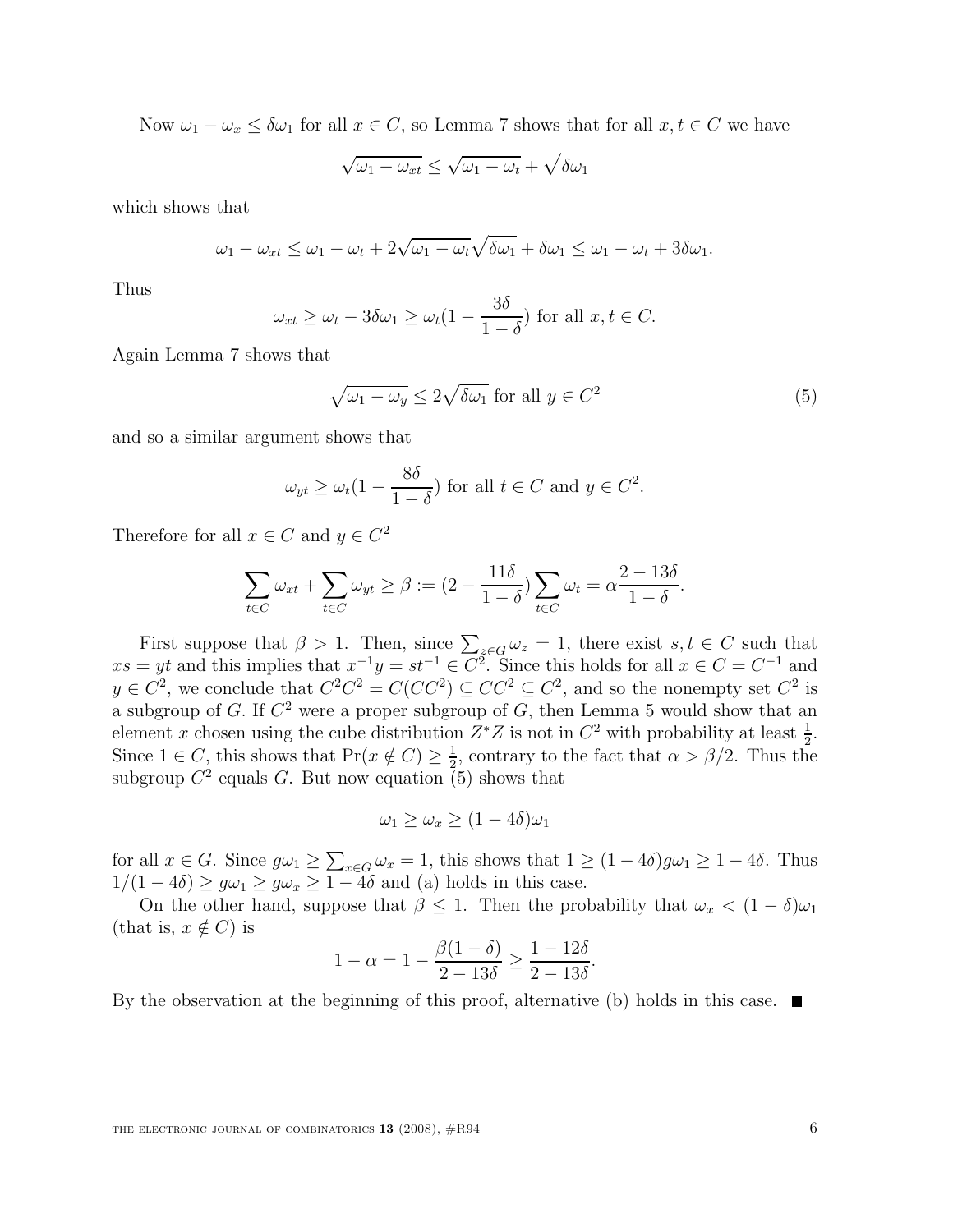## 4 Proof of Theorem 1

We shall prove the theorem in the following form. Note that, for all positive  $K$  and  $p$ , a unique positive solution of the equation  $\varepsilon^2 = K(p - \varepsilon)$  exists and lies in the interval  $(Kp/(K+p), p).$ 

**Theorem 10** Let  $x_1, x_2, \ldots, x_d$  be a set of generators of a finite group G of order g. Consider the random cubes

$$
Z_m := Cube(x_1, x_2, \ldots, x_m)
$$

where for each  $m > d$  we choose  $x_m := y_m^{-1} z_m$  where  $y_m, z_m$  are random elements from  $Z_{m-1}$ .

Now, for each  $\eta > 0$  define  $\varepsilon$  as the positive solution of  $\varepsilon^2 = (0.3 - \varepsilon) \lg(1/\eta) / (56 \lg g)$ , and note that  $\varepsilon \to 0$  as  $g \to \infty$ . Then, with probability at least  $1-\eta$ ,  $Z_m^* Z_m$  is  $1/4$ -uniform for all  $m > d + \lceil 28 \lg q/(0.3 - \varepsilon) \rceil$ .

**Proof.** We can assume that the generators  $x_1, x_2, \ldots, x_d$  are all nontrivial. Consider the random variable  $\phi_m := \lg(1/||Z_m||^2)$ . Since  $||Z_1||^2 = \frac{1}{2}$  $\frac{1}{2}$ , it follows from Lemma 8 (with close-to-optimal  $\delta = 0.049$ ) that  $1 = \phi_1 \leq \phi_2 \leq \cdots$  and that, for  $m \geq d$ , there is a probability > 0.3 that  $\phi_{m+1} - \phi_m \ge \lg(1/0.9755) > 1/28$  unless the coefficients of  $Z_m^* Z_m$  all lie between 0.804/g and 1/(0.804g). In the latter case  $Z_m^* Z_m$  is a 1/4-uniform distribution.

The minimum value for the square norm of a distribution is  $||U||^2 = 1/g$ , and so each  $\phi_m \leq \lg g$ . Define the random variable M to be the least value of n for which  $Z_{n+d}^* Z_{n+d}$ is a 1/4-uniform distribution. Then Lemma 6 (with  $\lambda = 28$ ,  $p = 0.3$  and  $b = \lg q$ ) shows that  $Pr(M > n) < \eta$  whenever

$$
\exp\left(-\frac{2(0.3n-28\lg g)^2}{n}\right) < \eta.
$$

Putting  $\varepsilon := (0.3 - 28 \lg g)/n$ , we require that  $2\varepsilon^2 n > \lg(1/\eta)$ , and the given estimate is now easily verified. ■

## 5 Faster random element generators

The results proved in the previous section are undoubtedly weaker than what is really true. To compare them with some numerical examples, GAP [8] was used to compute  $2^{2m}Z_m^*Z_m$  (m = 1, 2, ...) in the group ring  $\mathbb{Z}[G]$  for various groups G until  $Z_m^*Z_m$  was 1/4-uniform. This experiment was repeated 20 times for each group and a record kept of the number  $r$  of random steps required in each case (so the resulting cube had length  $d + r$  where d was the number of generators). The results are summarized in the table below.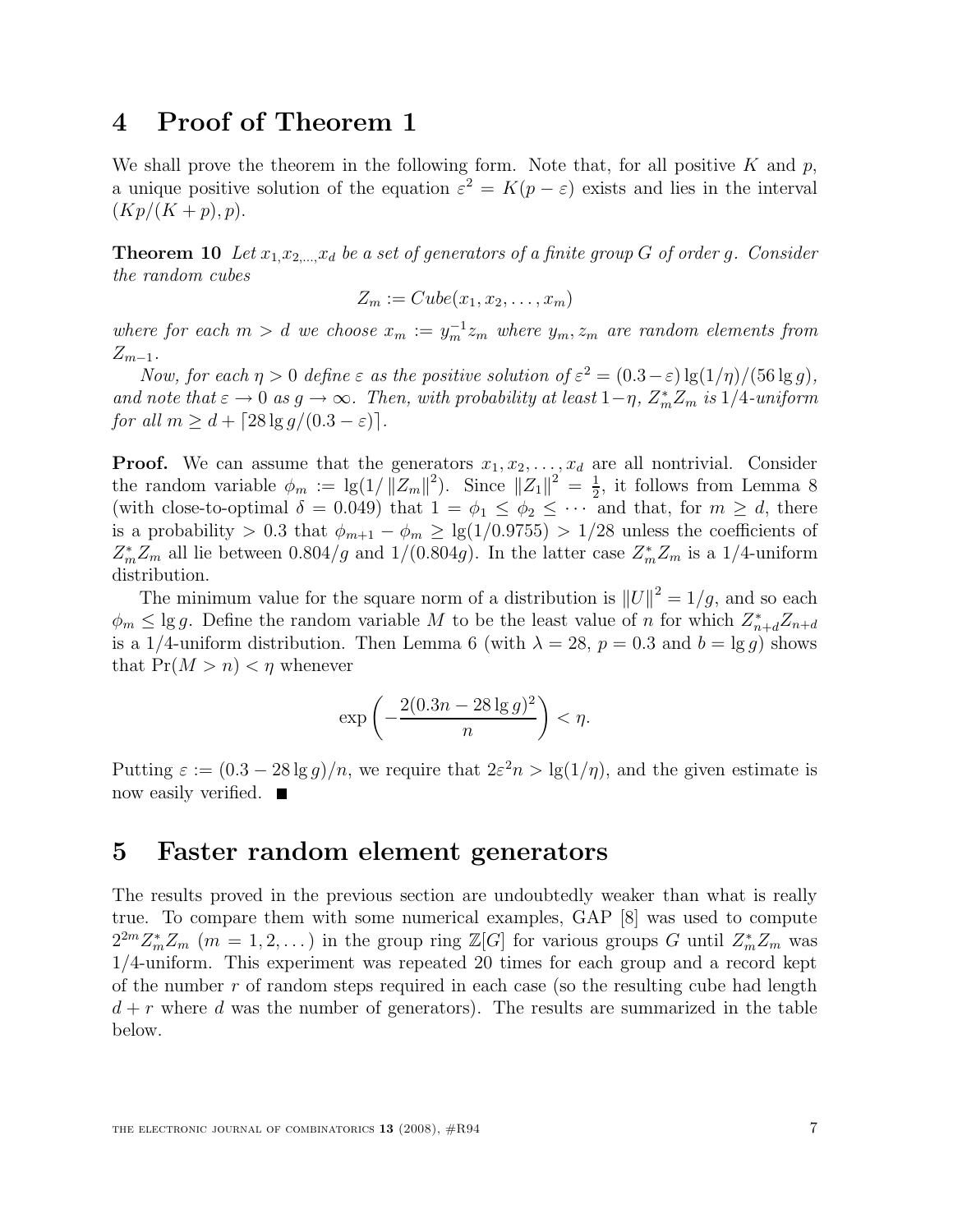| Group $G$                | $\mathbf d$ | G    | $\lg G $ | r         |
|--------------------------|-------------|------|----------|-----------|
| $S_5$                    | 2           | 120  | 6.9      | $8 - 16$  |
| Cyclic group $C_{128}$   | 1           | 128  | 7.0      | $13 - 39$ |
| 17:8                     | 2           | 136  | 7.1      | $8 - 20$  |
| PSL(2,7)                 | 2           | 168  | 7.4      | $9 - 16$  |
| Dihedral group $D_{256}$ | 2           | 256  | 8.0      | 18-32     |
| $(A_4 \times A_4):2$     | 2           | 288  | 8.2      | $8 - 18$  |
| $(2^4:5).4$              | 2           | 320  | 8.3      | $9 - 15$  |
| AGL(1, 16): 2            | 2           | 480  | 8.9      | $10 - 15$ |
| $2^4.(S_4 \times S_4)$   | 3           | 576  | 9.2      | $8 - 13$  |
| ASL(3,2)                 | 2           | 1344 | 10.4     | $10 - 17$ |
| $P\Gamma L(2,9)$         | 2           | 1440 | 10.5     | $12 - 17$ |
| ASL(2,4):2               | 2           | 1920 | 10.9     | 10–15     |

For comparison, if we calculate  $m - d$  from Theorem 10 at the 90% confidence level  $(\eta = 0.1)$ , the bounds we obtain for r range from 790 (for  $|G| = 120$ ) up to 1190 (for  $|G| = 1920$ ) which are several orders of magnitude larger than the experimental results. Although the groups considered in the table are necessarily small (limited by the time and space required for the computations), the values for  $r$  suggest that the best value for the constant  $K$  in Theorem 1 is much smaller than that given by Theorem 10. Note that the experimental values obtained for r are largest for  $C_{128}$  and  $D_{256}$ , both of which contain an element of order 128.

**Remark 11** It should be noted that for permutation groups there are direct ways to compute (pseudo-)random elements via a stabilizer series and such series can be computed for quite large groups. The practical problem of generating random elements by other means is of interest only for groups of much larger size (see the end of this section).

Also in practice we would use a different approach to generate random elements when the group is abelian. If  $x_1, x_2, ..., x_d$  generate an abelian group G of order g and  $2^m \geq g$ , then define  $Z_i := Cube(1, x_i, x_i^2, \ldots, x_i^{2^{m-1}})$  for each i. Write  $2^m = gq + r$  for integers q, r with  $0 \leq r < g$ . We define the partial ordering  $\succcurlyeq$  on  $\mathbb{R}[G]$  by:  $X \succcurlyeq Y$  if all coefficients of  $X - Y$  are nonnegative. Now it is simple to verify that

$$
(1+(g-r)/2m)U_i \succcurlyeq Z_i = 2-m \sum_{j=0}^{2m-1} x_i^j \succcurlyeq (1-r/2m)U_i \text{ where } U_i := (1/g) \sum_{j=0}^{g-1} x_i^j.
$$

Since  $U_1U_2\cdots U_d=U$  (the uniform distribution on G),  $Z:=Z_1Z_2\cdots Z_d$  lies between

$$
(1 + (g - r)/2m)dU
$$
 and  $(1 - r/2m)dU$ .

Thus Z is a random cube of length md which is  $\varepsilon$ -uniform on G where

$$
\varepsilon = \max \left( (1 + (g - r)/2^m)^d - 1, 1 - (1 - r/2^m)^d \right).
$$

For an alternative approach see [10].

THE ELECTRONIC JOURNAL OF COMBINATORICS  $13$  (2008),  $\#R94$  8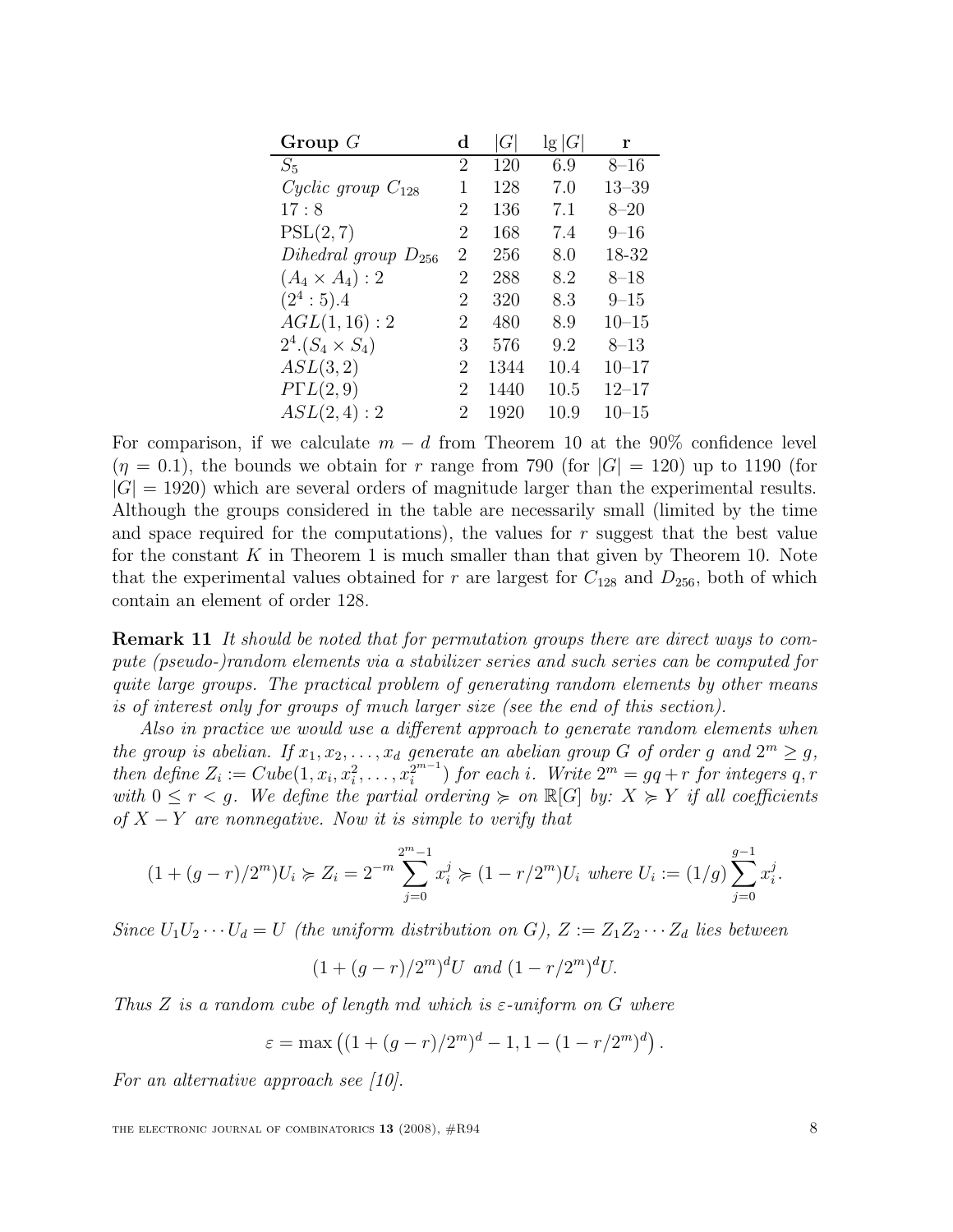An examination of Lemma 8 shows that we should be able to do considerably better if we choose x using a different distribution. The  $(m + 1)$ st generator of the cube in Cooperman's algorithm is chosen using the distribution  $Z_m^* Z_m$  which gives a value of  $\omega_x$ with probability  $\omega_x$ . This is biased towards relatively large value of  $\omega_x$  and hence towards large values of  $||Z_{m+1}||^2$ . We do better if we can choose x so as to obtain smaller values of  $\omega_x$ . Theorem 3 examines what happens if we choose x using a distribution close to uniform on G. Leading up to the proof of that theorem, Lemma 13 lists a number of related results, part (c) being the primary result needed to prove the theorem. We begin by proving a simple property of the variational norm (valid even if  $G$  is not a group).

**Lemma 12** Let W be a probability distribution on G, and  $\phi$  be any real valued function on G. Denote the maximum and minimum values of  $\phi$  by  $\phi_{\text{max}}$  and  $\phi_{\text{min}}$ , respectively, and put  $\bar{\phi} := (\sum_{t \in G} \phi(t)) / g$ . If  $||W - U||_{var} \le \varepsilon$ , then the expected value of  $\phi - \bar{\phi}$  under the distribution W satisfies

$$
\left|E(\phi - \bar{\phi})\right| \le \varepsilon(\phi_{\max} - \phi_{\min}).
$$

**Proof.** (Compare with Exercise 2 in [6, page 21].) Set  $W = \sum_{t \in G} \lambda_t t$ , say. Enumerate the elements  $x_1, x_2, \ldots, x_g$  of G so that  $\phi_{\text{max}} = \phi(x_1) \ge \phi(x_2) \ge \cdots \ge \phi(x_g) = \phi_{\text{min}}$  and define  $\Lambda_i := \sum_{j=1}^i (\lambda_{x_j} - 1/g)$  for each *i*. Then

$$
E(\phi - \bar{\phi}) = \sum_{i=1}^{g} (\lambda_{x_i} - 1/g)\phi(x_i) = \sum_{i=1}^{g} (\Lambda_i - \Lambda_{i-1})\phi(x_i)
$$
  
= 
$$
\sum_{i=1}^{g-1} \Lambda_i (\phi(x_i) - \phi(x_{i+1})) + \Lambda_g \phi(x_g).
$$

The hypothesis on W shows that  $|\Lambda_i| \leq \varepsilon$  for all i, and  $\Lambda_g = 0$ . Since  $\phi(x_i) \geq \phi(x_{i+1})$  for all i, we conclude that

$$
\left| E(\phi - \bar{\phi}) \right| \leq \sum_{i=1}^{g-1} \varepsilon \left( \phi(x_i) - \phi(x_{i+1}) \right) = \varepsilon(\phi(x_1) - \phi(x_g))
$$

as claimed.

**Lemma 13** Let  $Z$  and  $W$  be probability distributions on  $G$ . Then

(a) If  $s := |\text{Supp}(Z)|$  and  $||W - U||_{var} \leq \varepsilon$ , then for x chosen from the distribution W

$$
E(|\text{Supp}(Z(1+x)/2)|)\text{ lies in the range }s(2-s/g\pm\varepsilon).
$$

(b) Suppose that  $2^m \leq g$ . If  $Z := Cube(x_1, x_2, \ldots, x_m)$  and  $s := |\text{Supp}(Z)|$ , then  $||Z - U||_{var} = 1 - s/g$ . Moreover, if  $x_1, x_2, \ldots, x_m$  are independent and uniformly distributed, then

$$
E(||Z - U||_{var}) \le (1 - 1/g)^{2^m} \le \exp(-2^m/g).
$$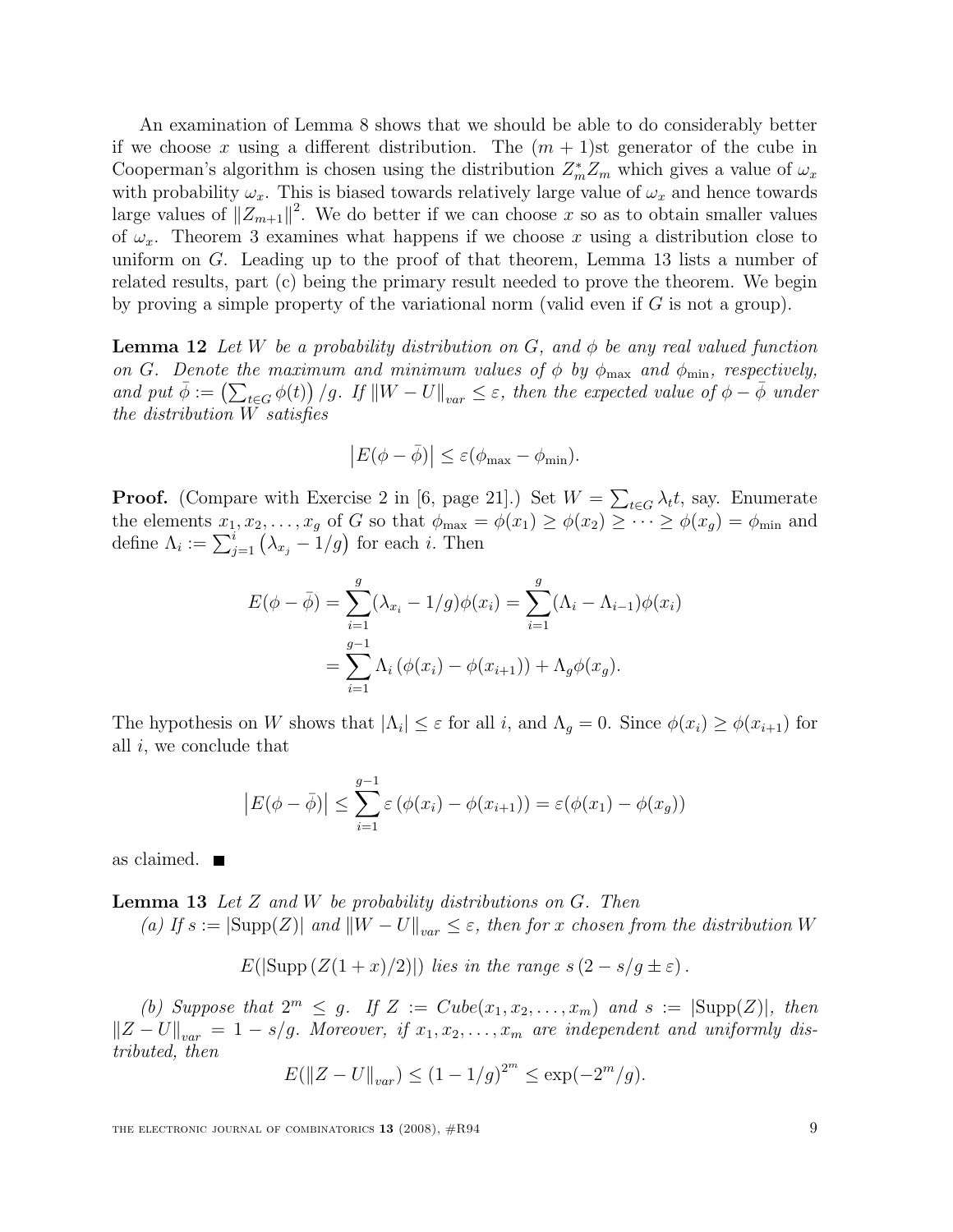(c) If  $||W - U||_{var} \leq \varepsilon$  and x is chosen from the distribution W, then

$$
E(||Z(1+x)/2||^2 - 1/g) \le \frac{1}{2}(1+\varepsilon)(||Z||^2 - 1/g).
$$

Hence if  $Z = Cube(x_1, x_2, \ldots, x_m)$  where  $x_1, x_2, \ldots, x_m$  are independent and from the distribution W, then

$$
E(||Z - U||2) < \left(\frac{1+\varepsilon}{2}\right)^m
$$

.

(Note that the inequalities in (c) are for the Euclidean norm).

**Proof.** (a) Set  $W = \sum_{t \in G} \lambda_t t$  and  $S := \text{Supp}(Z)$ . For each  $u \in S$  define  $F(u) :=$  ${x \in G \mid u \in Sx \cap S}$ . Then each  $F(u)$  has size  $|S|$  and so

$$
\sum_{x \in G} |\mathcal{S}x \cap \mathcal{S}| = \sum_{u \in S} |F(u)| = |\mathcal{S}|^2.
$$

Now  $|\text{Supp}(Z(1+x)/2)| = |\mathcal{S} \cup \mathcal{S} x| = 2 |\mathcal{S}| - |\mathcal{S} x \cap \mathcal{S}|$ , and so

$$
E(|\text{Supp}(Z(1+x)/2)|) = \sum_{t \in G} \lambda_t (2|\mathcal{S}| - |\mathcal{S}t \cap \mathcal{S}|)
$$
  
= 
$$
2|\mathcal{S}| - \frac{1}{g}|\mathcal{S}|^2 - \sum_{t \in G} (\lambda_t - 1/g) |\mathcal{S}t \cap \mathcal{S}|.
$$
 (6)

Applying Lemma 12 we conclude that the absolute value of  $E(|\text{Supp}(Z(1+x)/2)|)$  –  $2|\overline{\mathcal{S}}|+\frac{1}{q}$  $\frac{1}{g} |\mathcal{S}|^2$  is at most  $\varepsilon(|\mathcal{S}|-0) = \varepsilon |\mathcal{S}|$  as claimed.

(b) Write  $Z = \sum_{t \in G} \zeta_t t$ . Since  $Z = 2^{-m} \prod_{i=1}^m (1 + x_i)$ , we have  $\zeta_t \geq 2^{-m} \geq 1/g$  for each  $t \in \text{Supp}(Z)$  and so

$$
||Z - U||_{var} = \frac{1}{2} \sum_{t \in G} |\zeta_t - 1/g|
$$
  
=  $\frac{1}{2} \left\{ \sum_{t \in G} (\zeta_t - 1/g) + 2 \sum_{t \notin \text{Supp}(Z)} 1/g \right\} = (g - s)/g.$ 

This proves the first part. Now let  $S_k$  be the support of  $Z_k := Cube(x_1, x_2, \ldots, x_k)$ with  $S_0 = \{1\}$ , and put  $s_k := |S_k|$  for each k. Then (6) with  $\lambda_t = 1/g$  shows that

$$
E(s_{k+1}) = 2E(s_k) - \frac{1}{g}E(s_k^2) \le 2E(s_k) - \frac{1}{g}E(s_k)^2
$$
 for  $k = 0, 1, ..., m-1$ 

because  $E(X^2) \geq E(X)^2$  for every real valued random variable X. Hence  $E(1-s_{k+1}/g) \leq$  $(E(1 - s_k/g))^2$ . Now induction on m gives

$$
E(||Z_m - U||_{var}) = E(1 - s_m/g) \le (1 - 1/g)^{2^m}
$$

whenever  $2^m \leq g$ .

THE ELECTRONIC JOURNAL OF COMBINATORICS  $13$  (2008),  $\#R94$  10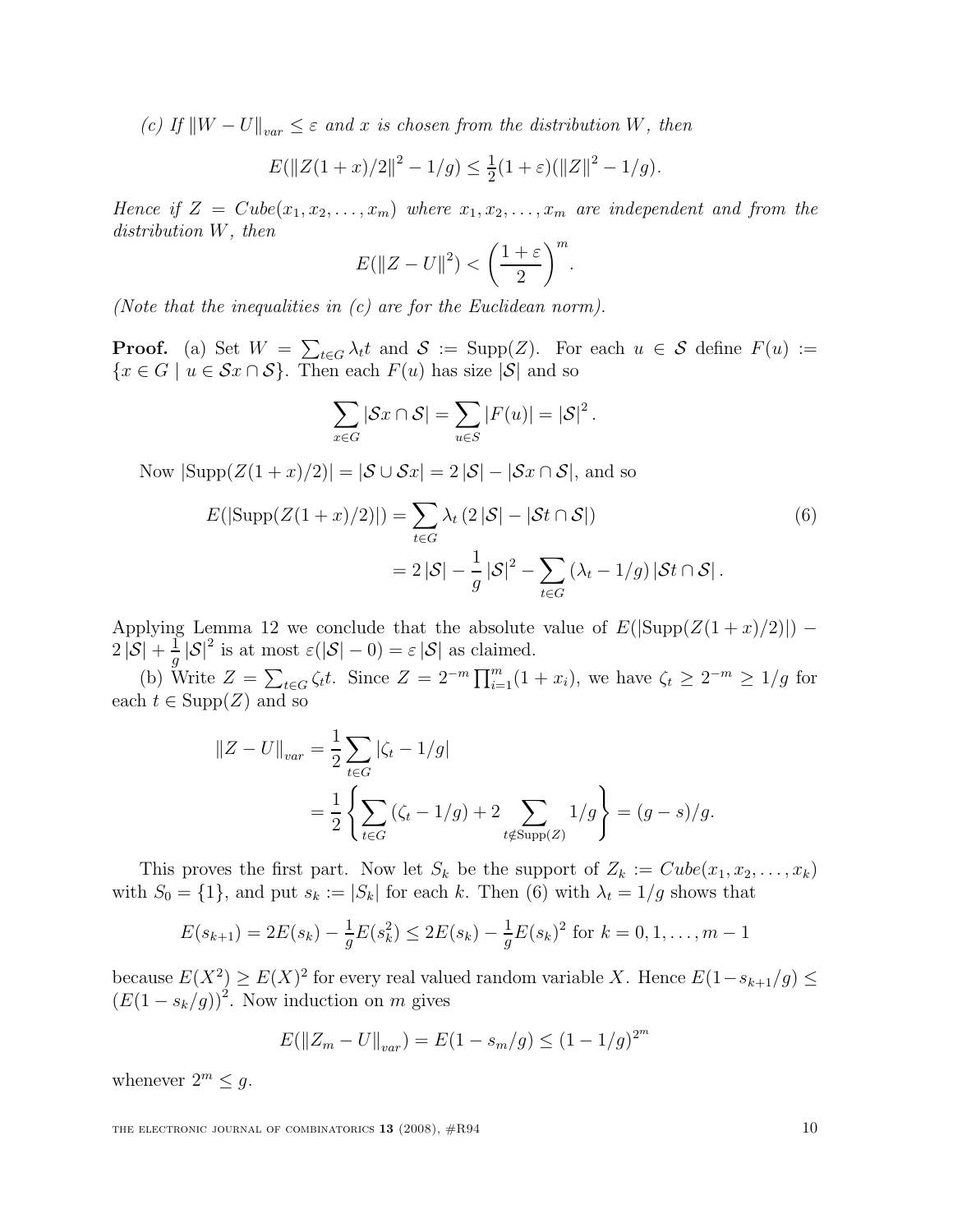(c) Write  $Z^*Z = \sum_{t \in G} \omega_t t$  and  $W = \sum_{t \in G} \lambda_t t$ . From Lemma 8 we know that t∈G  $\|Z(1+x)/2\|^2 = \frac{1}{2}$  $\frac{1}{2}(\omega_1 + \omega_x)$  and  $||Z||^2 = \omega_1$ . By hypothesis  $E(\omega_x) = \sum_{t \in G} \lambda_t \omega_t$ . Since  $\omega_1 \geq \omega_x \geq 0$  for all x, Lemma 12 shows that  $|E(\omega_x - 1/g)| \leq \varepsilon \omega_1$ . Thus  $E(\|Z(1+x)/2\|^2-1/g)=\frac{1}{2}$  $\frac{1}{2}(\omega_1 + E(\omega_x)) - 1/g \le \frac{1}{2}$  $\frac{1}{2}(1+\varepsilon)(\omega_1-1/g)$  as required.

Since  $||Z_m - U||^2 = ||Z_m||^2 - 1/g$ , the final inequality in (c) follows from a simple induction.

**Proof of Theorem 3.** The initial inequality has been proved in Lemma 13. It remains to prove the consequences (a)-(c).

(a) Equations (1) and (2) show

$$
E(||Z_m - U||^2) < \frac{g}{4} \left(\frac{1+\varepsilon}{2}\right)^m \le 2^{-h}
$$

when  $m \geq \beta$  (lg  $q + h - 2$ ).

(b) If we replace h by  $h + 2k$  in (a) and apply the Markov inequality we obtain

$$
Pr(||Z_m - U|| > 2^{-k}) = Pr(||Z_m - U||^2 > 2^{-2k}) < 2^{-h}
$$

when  $m \geq \beta (\lg g + h + 2k - 2)$ .

(c) Clearly  $||Z_m - U||^2 \leq 2^{-2k}/g^2$  implies that  $Z_m$  is  $2^{-k}$ -uniform. On the other hand, (1) and Markov's inequality show that

$$
\Pr\left(\|Z_m - U\|^2 > 2^{-2k}/g^2\right) < \left(\frac{1+\varepsilon}{2}\right)^m g^2 2^{2k} < 2^{-h}
$$

when  $m \geq \beta (2 \lg q + h + 2k)$ .

Theorem 3 says roughly that if we have a source of approximately random elements then we can construct a cube which is not too long and produces (with high probability) elements which are more closely random. It might also be interpreted as saying that it is not much harder to construct an  $\varepsilon$ -uniform random generator than to construct a random distribution Z satisfying  $||Z - U||_{var} \leq \varepsilon$  which is a little surprising since the latter seems much cruder than the former.

Lemma 13 (b) suggested the following procedure which we carried out in GAP. Given generators  $x_1, x_2, \ldots, x_d$  for a group G and an integer  $l \geq d$ , two random cubes  $X_{l+d}$  and  $Y_{l+d}$  of lengths  $l + d$  were constructed as follows. Let  $X_d := Cube(x_1, x_2, \ldots, x_d)$  and  $Y_d := Cube(y_1, y_2, \ldots, y_d)$  where  $y_1 := x_1, y_2 := x_2x_1, \ldots, y_d := x_dx_{d-1} \cdots x_1$ . Then, for  $k = d + 1, \ldots, l, X_k := Cube(x_1, \ldots, x_k)$  where  $x_k$  is a random element from  $Y_{k-1}$ , and  $Y_k := Cube(y_1, \ldots, y_k)$  where  $y_k$  is a random element from  $X_k$  (we also added a technical condition to ensure that for each cube the generators were distinct and nontrivial). Finally,  $Z_m := Cube(x_1, \ldots, x_{l+d}, y_{d+1}, \ldots, y_{l+d})$  is a cube of length  $m := 2l + d$ . The idea behind this ad hoc construction is that the distributions of  $X_k$  and  $Y_k$  should be approximately independent and so the arguments used in the proof of Lemma 13 (b) may possibly apply. The final cube  $Z_m$  was then used to generate a list of 2000 random elements of G which were classified according to the conjugacy classes into which they fell. Then, if G had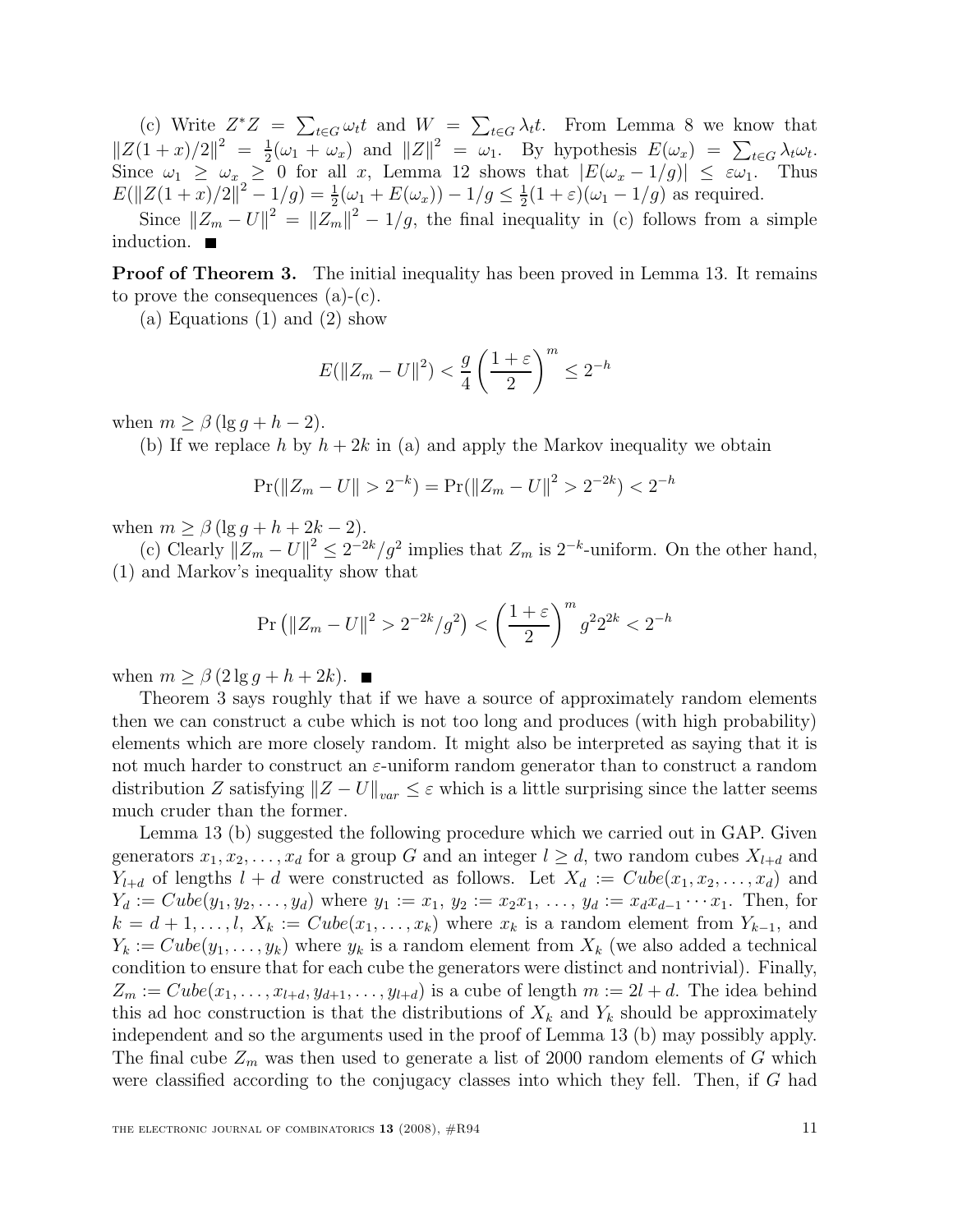$k := k(G)$  conjugacy classes of sizes  $h_1, h_2, \ldots, h_k$  and the number of random elements which lay in the *i*th class was  $f_i$ , we computed

$$
var_m := \frac{1}{2} \sum_{i=1}^{k} \left| \frac{h_i}{g} - \frac{f_i}{\sum f_j} \right|
$$

as an approximation to  $||Z_m - U||_{var}$ . The table below compares values of  $var_m$  for different lengths m of cubes for some groups which are available in the permutation group library of GAP. Since  $var_m$  is computed from a statistical sample of size 2000, there is always some part of this variation which is due simply to this sampling. We therefore also calculated as a bench mark a value of  $var_{\infty}$  in which the frequencies  $f_i$  arise from sampling the various classes in exact proportion to their sizes. It is not easy to interpret these figures (all the groups have relatively few conjugacy classes), but for the groups listed it appears that random samples of size 2000 from cubes of length 25 and random samples from the uniform distribution are essentially indistinguishable in terms of how they are distributed over the conjugacy classes of G.

| Group $G$        | G                    | d              | k(G) | $var_{10}$ | $var_{15}$ | $var_{25}$ | $var_{\infty}$ |
|------------------|----------------------|----------------|------|------------|------------|------------|----------------|
| Cyclic group     | 512                  |                | 512  | 0.93       | 0.59       | 0.20       | 0.19           |
| $7^3 \cdot 2016$ | $6.9 \times 10^{5}$  | $\overline{2}$ | 74   | 0.12       | 0.07       | 0.06       | 0.06           |
| HS               | $4.4 \times 10^{7}$  | $\overline{2}$ | 24   | 0.12       | 0.03       | 0.03       | 0.04           |
| $M_{24}$         | $2.4 \times 10^8$    | $\overline{2}$ | 26   | 0.40       | 0.14       | 0.04       | 0.04           |
| $S_{12}$         | $4.8 \times 10^8$    | 2              | 77   | 0.51       | 0.15       | 0.05       | 0.05           |
| McL              | $9.0 \times 10^8$    | $\overline{2}$ | 24   | 0.16       | 0.05       | 0.04       | 0.04           |
| Sp(8,2)          | $4.7 \times 10^{10}$ | $\overline{2}$ | 81   | 0.13       | 0.05       | 0.06       | 0.06           |
| $O^-(10, 2)$     | $2.5 \times 10^{13}$ | $\mathfrak{D}$ | 115  | 0.16       | 0.07       | 0.07       | 0.07           |

In one application of particular interest (see [3] and [9]), only a very rough approximation to uniformity is required. In this situation  $G$  is a subgroup of the finite linear group  $GL(f, q)$  where values of f of interest might lie between, say, 10 and 100. The time required to carry out a single group operation (a matrix multiplication or inversion) is proportional to  $f^3$ , and as a consequence the number of group operations allowed in generating a random element is quite limited (in this context,  $\lg |GL(f, q)| \sim f^2 \lg q$  is too large). On the other hand, what is required is also quite modest. We want to be able to generate a list of elements which, with high probability, includes at least one element from each of two specified subsets of  $G$ , where it is known that each of these subsets is of size at least  $|G|/(f+1)$ . This will certainly be possible if we can construct a cube Z with  $||Z - U||_{var} \le 1/2f$ , say, but presumably some much weaker condition is sufficient. The product replacement algorithm was proposed as a practical solution to this problem, but the theoretical justification remains open.